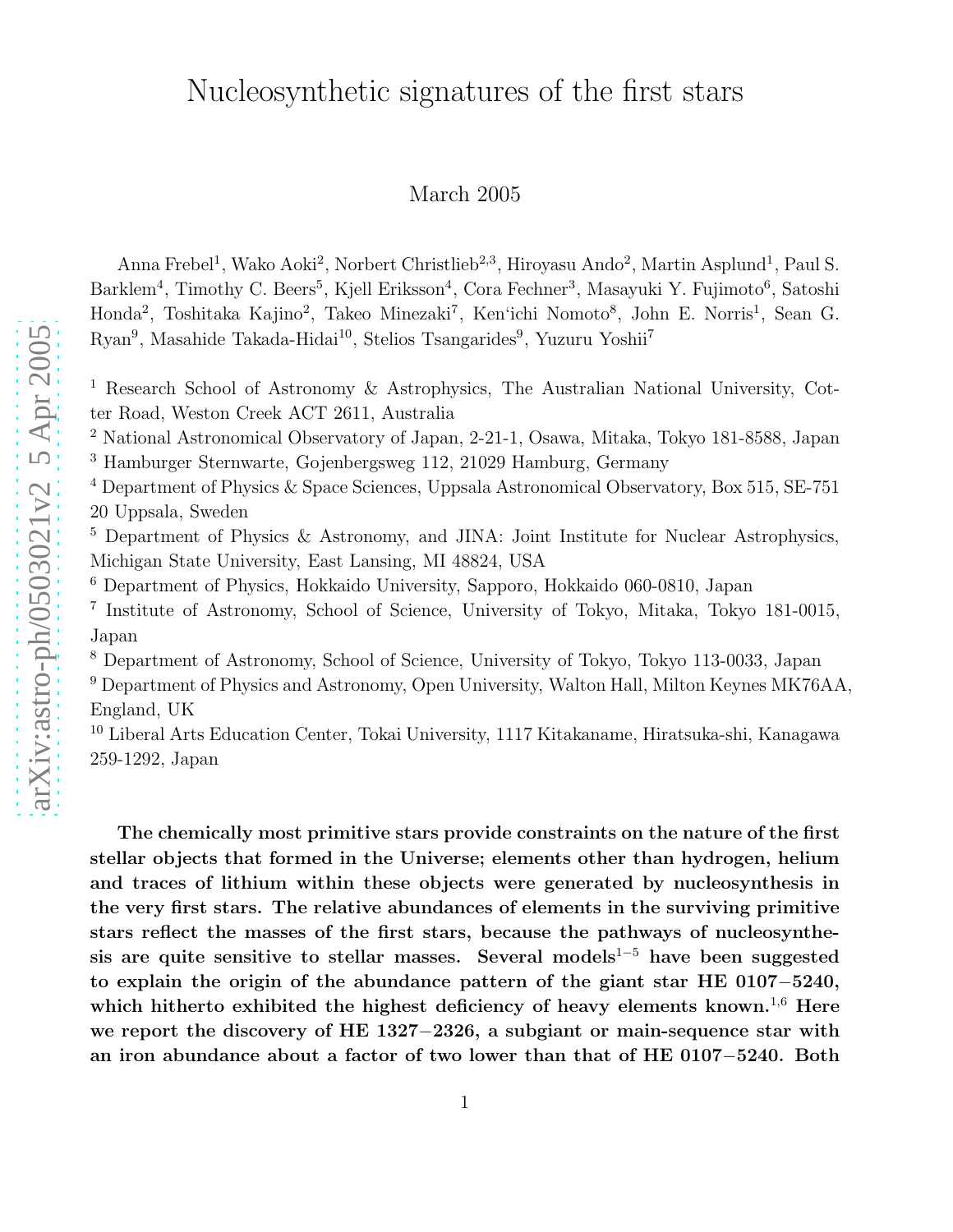stars show extreme overabundances of carbon and nitrogen with respect to iron, suggesting a similar origin of the abundance patterns. The unexpectedly low Li and high Sr abundances of HE 1327−2326, however, challenge existing theoretical understanding: none predicts the high Sr abundance or provides a Li depletion mechanism consistent with data available for the most metal-poor stars.

The star HE 1327−2326 (coordinates right ascension,  $RA = 13h$  30 m 06s and declination  $\delta = -23^{\circ}$  41′ 51″ at Equinox 2000; apparent visual magnitude  $V = 13.5$  mag) was found among 1777 bright  $(10 < B < 14)$  and apparently metal-poor objects with partly saturated spectra selected from the Hamburg/ESO objective-prism survey (HES)<sup>7</sup>. Its extreme metal-weakness was first appreciated in a medium-resolution ( $\delta = 0.5$  nm) follow-up spectrum obtained in April 2003 at the 3.6 m telescope of the European Southern Observatory, Chile. In May and June 2004, observations with the High Dispersion Spectrograph<sup>8</sup> at the Subaru Telescope, Hawaii were taken. Figure 1 shows a portion of this spectrum and gives more details on the discovery.

An important difference between HE 0107−5240 and HE 1327−2326 is their evolutionary status. HE 0107−5240 is a giant and has evolved off the main-sequence and up the red giant branch. Consequently, internal mixing has possibly dredged up processed material (e.g. C, N) from the stellar interior to the surface and altered the abundances of this object. In contrast, HE 1327−2326 is relatively unevolved and located on either the main-sequence or the subgiant branch.

We use model atmosphere techniques and the assumption of local thermodynamical equilibrium (LTE) to perform our chemical abundance analysis with non-LTE corrections where available. There are no significant differences between the subgiant and the main-sequence solution. See Table 1 for more details on the analysis procedure and the derived abundances.

HE 1327–2326 sets a new record for the star with the lowest iron abundance:  $[Fe/H]_{\text{non-LTE}} =$  $-5.4 \pm 0.2$  (where  $[A/B] = \log(N_A/N_B) - \log(N_A/N_B)$ ) for the number N of atoms of element A and B and ⊙ refers to the Sun), derived from four detected weak Fe I lines and corrected for non-LTE. This low value corresponds to 1/250, 000 of the solar Fe value. To illustrate the nature of such extremely Fe-deficient stars, in Figure 2 we compare our abundances with those of HE 0107–52406 ( $[Fe/H]_{non-LTE} = -5.2$ , refs. 1,6 and 9), the only other star known to have [Fe/H]< −4.0. Both objects have very large overabundances of C and N relative to Fe. Although both stars also share a deficiency of Ca and Ti as well as Fe, the Mg and Al abundances relative to Fe in HE 1327−2326 are more than one order of magnitude higher than those of HE 0107−5240.

Surprisingly, we do not detect the Li I doublet at 670.7 nm in HE 1327−2326, although it is found in similarly unevolved metal-poor stars that permit observational determination of the primordial Li abundance and the associated baryon density of the Universe. Our upper limit for Li of A(Li)= 1.6 (where A(Li)=  $\log(N(Li)/N(H)) + 12.00$ ) is significantly lower than the primordial Li value of  $A(Li)= 2.62 \pm 0.05$ , inferred from the baryon density estimated by the Wilkinson Microwave Anisotropy Probe together with standard Big Bang nucleosynthesis.<sup>10</sup> It is even below  $A(Li) = 2.0$ , found by Ryan et al.<sup>11</sup> at [Fe/H]=  $-3.5$ . This apparent absence does not result from the evolutionary status of HE 1327−2326, because in more evolved metal-poor subgiants such as HD140283, Li has not been depleted. Li weakness occurs rarely in metal-poor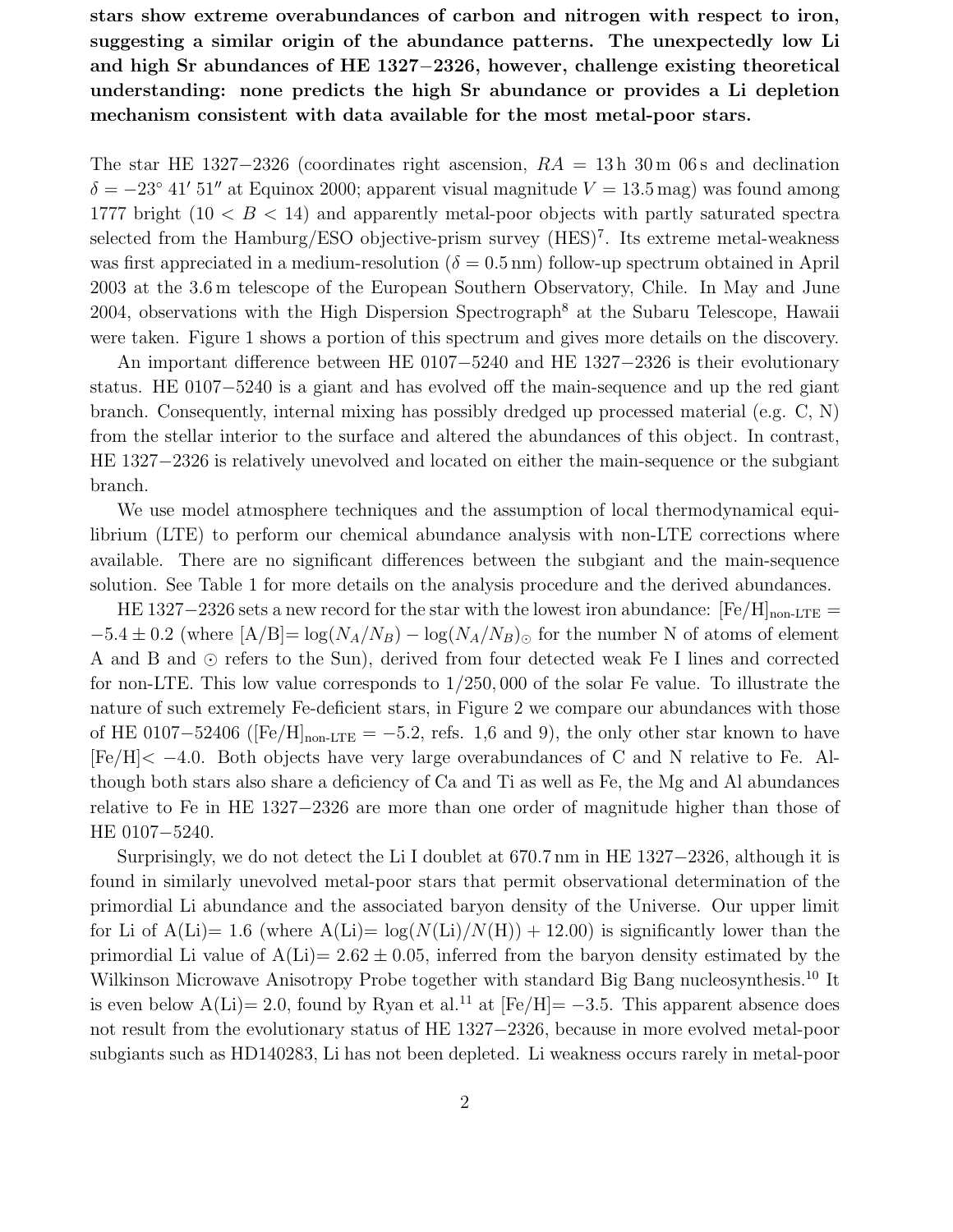Figure 1: Comparison of high-resolution spectra of HE 1327−2326 with G64-12 and CS 22876- 032. The latter is a double-lined spectroscopic binary. All three stars have similar effective temperature and gravity. In HE 1327−2326 note the absence of the FeI line at 393 nm together with the appearance of CH lines. Our best fit for the CaII K ( $\lambda = 393.4 \text{ nm}$ ) and CH band abundances is plotted in red. Additional CH fits (in red) for our carbon abundance  $\left[\frac{\text{C}}{\text{Fe}}\right]=$  $4.1 \pm 0.2$  dex are shown as well. The inset shows our strongest detected Fe I line (0.64 pm) equivalent width) at 386 nm in the Subaru data from which we derive  $[Fe/H]_{\text{non-LTE}} = -5.4 \pm 0.2$ . From our medium-resolution spectrum we initially estimated  $[Fe/H] = -4.0$  for HE 1327-2326 using the apparent strength of the  $CaIIK$  line index KP of Beers et al.<sup>21</sup> and an approximate colour. The high-resolution data revealed the presence of strong interstellar Ca II K which had not been resolved at the lower resolution. See the prominent feature blueward of the Ca II K line. The interstellar Ca is consistent with a colour excess of  $E(B-V) = 0.08$  along the line-of-sight to HE 1327−2326. The presence of CH lines near the Ca II K line in HE 0107−5240 caused a similar problem in the initial recognition of its extreme metal-deficiency. These effects should be taken into account in future searches for more stars with similar heavy element deficiency. Our high-resolution (resolving power  $R = \Delta\lambda/\lambda = 50,000$ ), high signal-to-noise ratio ( $S/N = 160$ ) per pixel at 400 nm) data covers the wavelength range of 304 to 674 nm.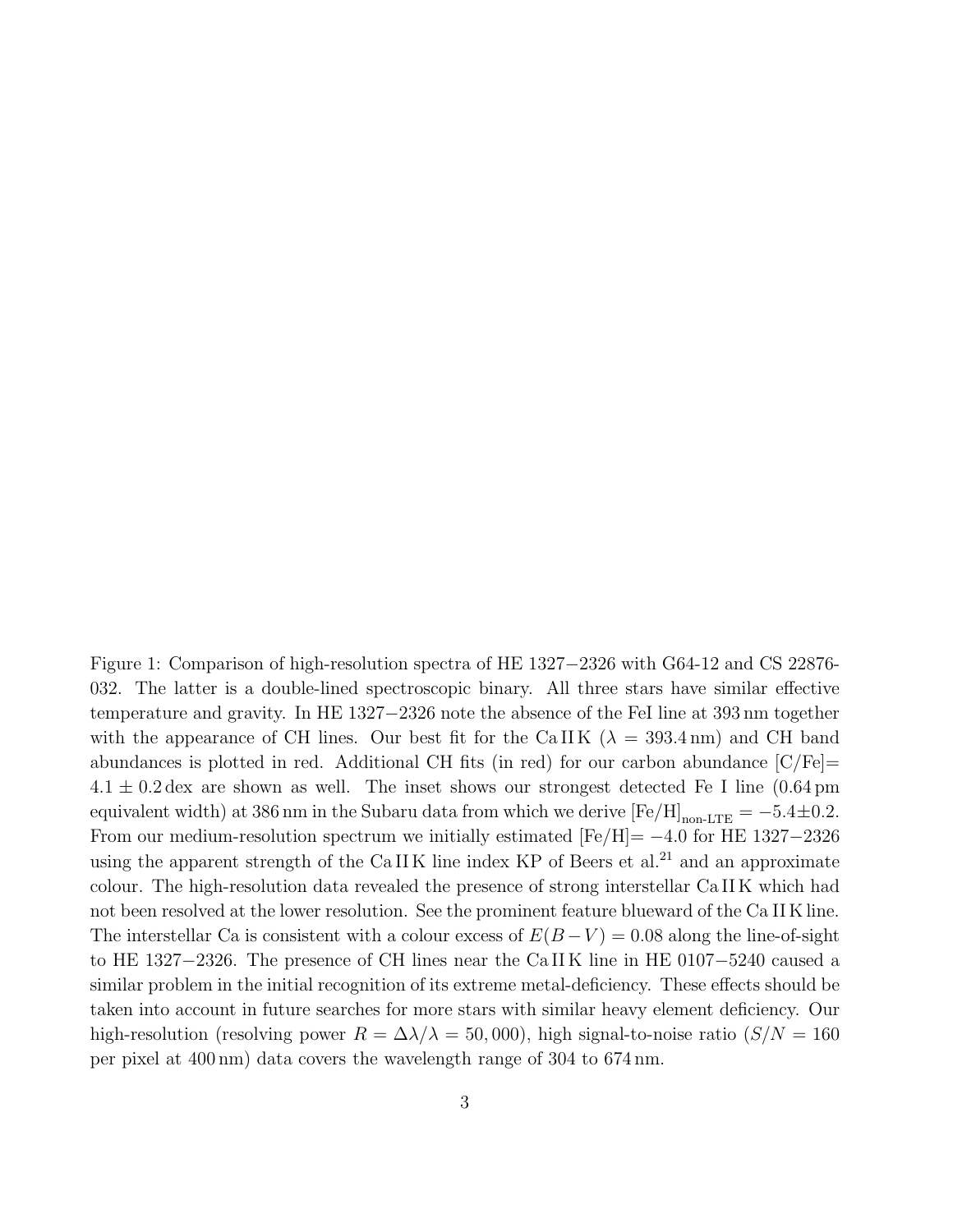Table 1: Abundance ratios of HE 1327–2326. Using colour-effective temperature  $(T_{\text{eff}})$ relations<sup>24</sup>, we determine an effective temperature of  $T_{\text{eff}} = 6180 \pm 80 \,\text{K}$  from broad-band  $UBVRI$  photometry obtained with the MAGNUM telescope<sup>25</sup>, Hawaii, and  $JHK$  magnitudes taken from the Two Micron All Sky Survey<sup>26</sup>. To constrain the gravity  $(\log g)$ , we use the proper motion<sup>27</sup> ( $\mu = 0.073 \pm 0.006$  arcsec/yr) of HE 1327–2326 to set limits on its distance (assuming that the Galactic escape velocity is  $500 \,\mathrm{km\,s^{-1}}$  and larger than the transverse velocity). It follows that the absolute V magnitude is  $M_V > 2.7$  mag which constrains the evolutionary status of the star and therefore log q. Inspection of a 12-billion-year isochrone with  $[Fe/H] = -3.5$  (the most metal-poor one available<sup>28</sup>) results in two solutions for the surface gravity log g: 3.7 and 4.5 in cgs units. Owing to weak observational constraints on  $\log g$ , it is currently not possible to determine which of these solutions is correct.  $T_{\text{eff}}$  and log g are the input for two different plane-parallel LTE model atmospheres we use to derive the abundances for both gravity solutions; a MARCS model (Gustafsson, B. et al. 2005, manuscript in preparation) tailored for the chemical composition of HE 1327−2326, and a Kurucz model<sup>29</sup>. Both sets of abundances agree to within 0.1 dex. Using spectrum synthesis we determine the C and N abundances from CH and NH molecular bands and the upper limit for O from OH molecular bands in the ultraviolet spectral range. Apart from the molecular features, only 13 weak absorption lines are detected in spectral regions not affected by the wings of the Balmer lines and thus suitable for our abundance analysis. Solar abundances were taken from ref. 30. Typical statistical  $1\sigma$  errors in our abundances are 0.2 dex. Possible systematic errors are judged to be of the same order of magnitude. Non-LTE corrections are included where available<sup>22</sup>. For the calculations of the non-LTE abundance ratios, the non-LTE iron abundance has been used.

| Element        |                | [Element/Fe], $A(Li)$ , [Fe/H] |
|----------------|----------------|--------------------------------|
|                | Subgiant       | Dwarf                          |
| Li             | < 1.6          | < 1.6                          |
| $\overline{C}$ | $4.1 \pm 0.2$  | $3.9 \pm 0.2$                  |
| $\mathbf N$    | $4.5 \pm 0.2$  | $4.2 \pm 0.2$                  |
| $\overline{O}$ | < 4.0          | $<$ 3.7                        |
| Na(LTE)        | $2.4 \pm 0.2$  | $2.4 \pm 0.2$                  |
| $Na$ (non-LTE) | $2.0 \pm 0.2$  | $2.0 \pm 0.2$                  |
| $Mg$ (LTE)     | $1.7 \pm 0.2$  | $1.7 \pm 0.2$                  |
| $Mg$ (non-LTE) | $1.6 \pm 0.2$  | $1.6 \pm 0.2$                  |
| Al (LTE)       | $1.3 \pm 0.2$  | $1.3 \pm 0.2$                  |
| Al $(non-LTE)$ | $1.7 \pm 0.2$  | $1.7 \pm 0.2$                  |
| Ca I           | $0.1 \pm 0.2$  | $0.1 \pm 0.2$                  |
| Ca II          | $0.9 \pm 0.2$  | $0.8 \pm 0.2$                  |
| Ti             | $0.6 \pm 0.2$  | $0.8 \pm 0.2$                  |
| Fe (LTE)       | $-5.6 \pm 0.2$ | $-5.7 \pm 0.2$                 |
| Fe (non-LTE)   | $-5.4 \pm 0.2$ | $-5.5 \pm 0.2$                 |
| $Sr$ (LTE)     | $1.0 \pm 0.2$  | $1.2 \pm 0.2$                  |
| $Sr$ (non-LTE) | $1.1 \pm 0.2$  | $1.3 \pm 0.2$                  |
| Ba (LTE)       | < 1.4          | < 1.7                          |
| Ba (non-LTE)   | $\lesssim 1.4$ | < 1.7                          |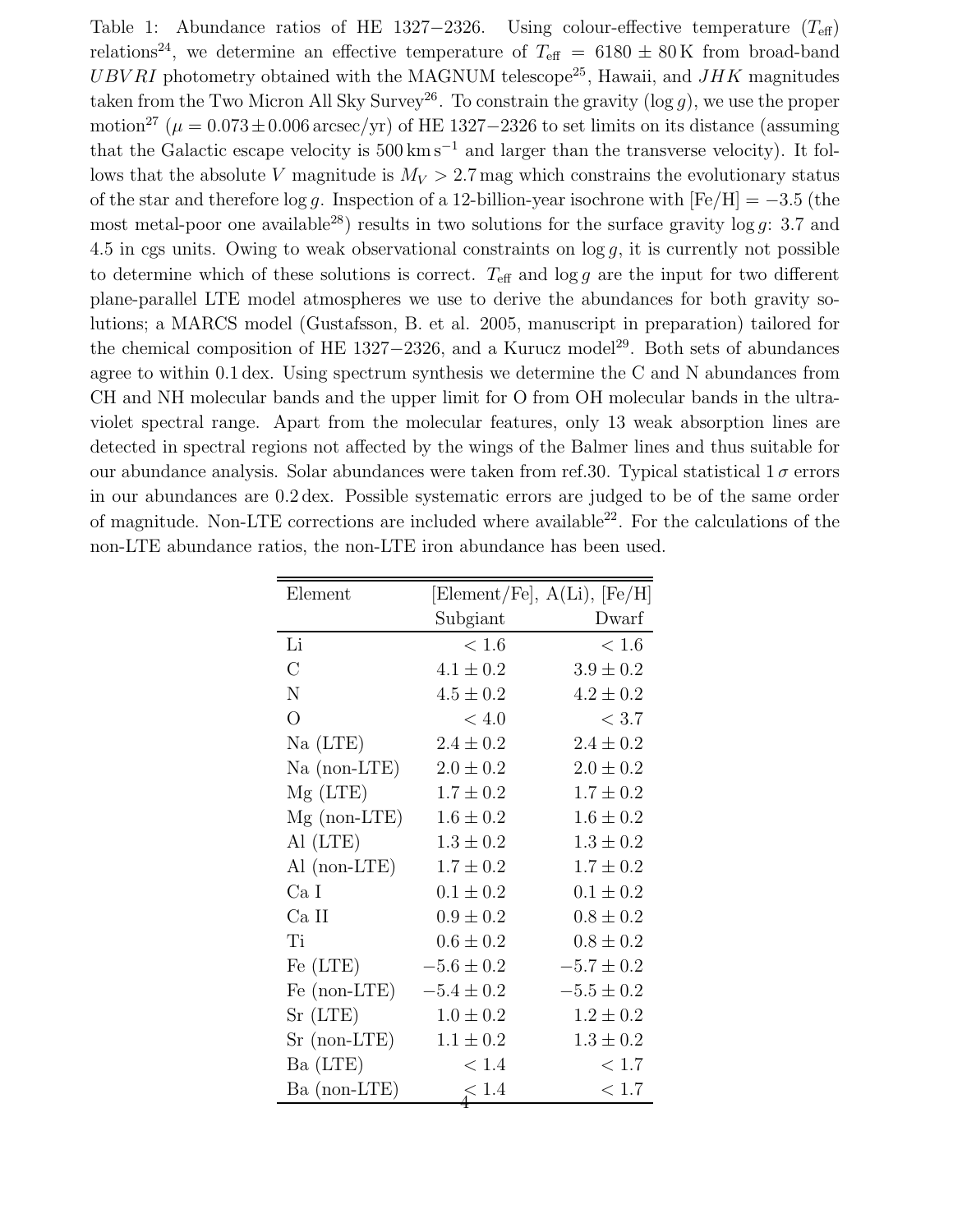stars near the main sequence turn-off: at effective temperature  $T_{\text{eff}} = 6200 \text{ K}$  only 1 in  $\sim 20$ shows this effect.<sup>11</sup> In HE 1327−2326, the weak lines show no evidence for rotational broadening and offer no support for the ultra-Li depleted rapid rotator model<sup>12</sup>, which assumes membership of a binary system, or for rotationally induced mixing in general.<sup>13</sup> Other explanations might include gravitational settling<sup>14</sup> or diffusion, but these have not operated efficiently in other metal-deficient stars of similar temperature and gravity.

Another surprising result is the high Sr abundance (see Figure 2). Our observed lower limit for the Sr/Ba ratio ( $[Sr/Ba]_{non-LTE} > -0.4$ ) suggests that Sr was not produced in the main "slow" neutron-capture (s-) process occurring in asymptotic giant branch (AGB) stars, given that the typical ratio in Fe-deficient, C-rich and s-process enhanced stars is<sup>15</sup> [Sr/Ba]<sub>non-LTE</sub> <  $-1.0$ . The weak s-process occurring in formerly more massive stars  $(M > 10 M_{\odot}$  might yield Sr with little or no Ba, although theoretical calculations suggest that this process is inefficient at low metallicity.<sup>16</sup> Alternatively, the main "rapid" neutron-capture (r-) process might have produced the Sr, given that  $[Sr/Ba]_{non-LTE} > -0.4$  is consistent with the ratio observed in metal-poor, r-process enhanced stars, in which<sup>17</sup> [Sr/Ba]<sub>non-LTE</sub>  $\sim -0.3$  (non-LTE corrections were applied as for HE 1327−2326). It is therefore possible that the Sr was formed in a type II supernova (SNII), currently believed to be a site of the main r-process, that expelled material from which HE 1327−2326 formed. Another possibility is the recently proposed process that might have provided light neutron-capture elements in the early Galaxy.<sup>16</sup> Although the site and details of this newly suggested process are not yet known, it might provide an explanation for the excesses of light neutron-capture elements, including Sr, seen in very metal-poor stars. To discriminate the contribution of such processes, further constraints on the Ba abundance, as well as further information on other neutron-capture elements, from higher quality data, are needed.

With its distinctive chemical composition, HE 1327−2326 is an ideal tool for "stellar archaeology" and a better understanding of the early enrichment history, and the first mass function of stars in the Universe. Although two stars, HE 1327−2326 and HE 0107−5240, are now known with  $[Fe/H] < -5.0$ , none has been found in the range  $-5 < [Fe/H] < -4$ . This is suggestive of an underlying, yet to be explored, fundamental physical mechanism in the formation of the first stellar objects<sup>2</sup> which may differ from that for stars more metal-rich than  $[Fe/H] = -4.0$ .

HE 1327−2326 permits exploration of the many formation theories of the earliest stars proposed for HE 0107−5240. One idea is the pre-enrichment of the gas clouds from which the two stars formed by a first generation "faint" type-II supernova ( $M \sim 25 M_{\odot}$ ) experiencing mixing and fallback<sup>3</sup>, or rotating, massive objects  $(M \sim 200 - 300 M_{\odot}, \text{ref.18})$  In this case, HE 1327−2326 would be an early Population II star, formed from gas enriched by one (or possibly a few) of the first SNII. In particular, the quantitative predictions of abundance patterns by updated models of "faint" SNII (N. Iwamoto, H. Umeda, N. Tominaga, K. Maeda, private communication) agree with the chemical abundance patterns of HE 1327−2326. The diversity of Mg/Fe ratio found in HE 1327−2326 and HE 0107−5240 is easily explained by the variety of mixing and fallback. A remaining problem is the Sr whose production is not yet included in these type-II supernova models.

Another idea is the accretion of heavy elements from the ISM onto first generation lowmass stars (Population III).<sup>19,1,2</sup> In this case, however, the high abundances of lighter elements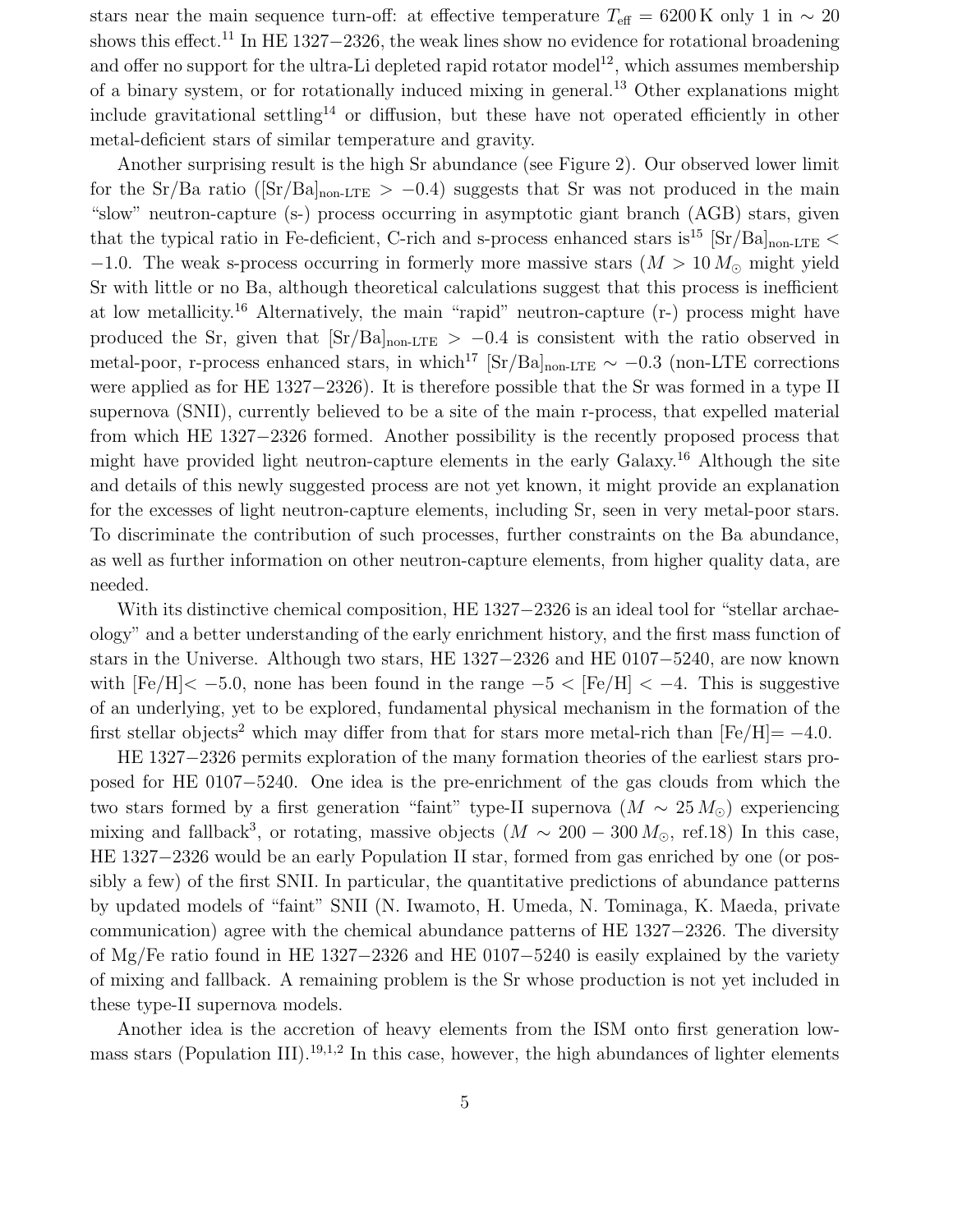Figure 2: Abundance patterns of HE 1327−2326 (subgiant solution, filled circles) and HE 0107-5240 (open squares). Typical  $1\sigma$  errors of 0.2 dex are shown in the plot. Upper limits are indicated by an arrow. We adopt the same non-LTE correction for both  $\text{stars}^{22}$ , which lead to the modification of the published abundances of HE 0107−5240. Consequently, we adopt  $[Fe/H]_{\text{non-LTE}} = -5.2$  (ref. 9) as the iron abundance of HE 0107-5240. These two most Fe-poor stars both have very large C enhancement relative to Fe by a factor of  $\sim 5,000$ (HE 0107–5240) and  $\sim 10,000$  (HE 1327–2326). N/Fe is  $\sim 30,000$  times the solar value (considering the subgiant solution) in HE 1327–2326 whereas it is  $\sim 200$  times the solar value in HE 0107-5240. The upper limit for the O abundance of HE  $1327-2326$  is  $\text{[O/Fe]} < 4.0$ . Oxygen in HE 0107–5240 has recently been determined<sup>23</sup> to be [O/Fe] = 2.3 which is of the same order as its [N/Fe] value. These enormous overabundances in CNO elements suggest that both stars belong to a group of objects sharing a common formation scenario. HE 1327−2326 and HE 0107−5240 have Ca/Fe and Ti/Fe abundance ratios which are enhanced by factors less than 10 compared to the Sun. The light element ratios Na/Fe, Mg/Fe and Al/Fe, as well as, surprisingly, Sr/Fe, are all enhanced by factors of  $\sim 10$  to  $\sim 100$  in HE 1327–2326. Of these four elements only Na and Mg are detected in HE 0107−5240 with element/Fe ratios close to the solar value. As for several other elements an upper limit for Ba has been measured in both stars. The Sr/Ba ratio is crucial to identify the origin for the Sr and other heavy elements.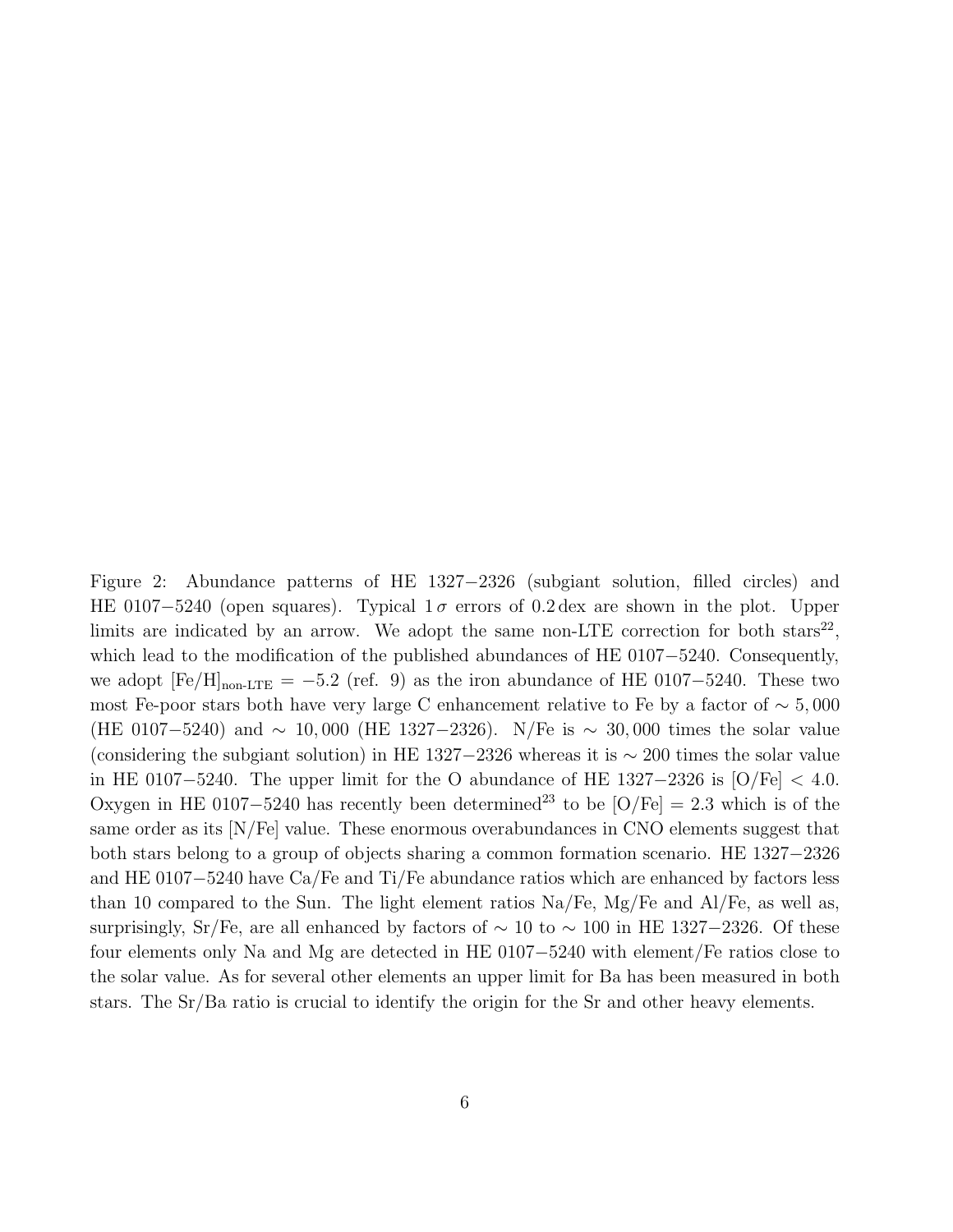must be explained by other processes. The unevolved status of HE 1327−2326, the scenario in which internal mixing processes lead to the dredge-up of processed material can be excluded. A remaining possibility is mass transfer from an AGB star within a binary system.<sup>1,5</sup> Mass transfer could naturally account for the Li depletion<sup>20</sup> found in HE 1327–2326. The high Sr abundance is problematic, along with the non-detection of Ba, which can not be explained by the s-process expected to occur in AGB stars. A crucial test for this scenario is to check the binarity of this object, for which long period radial velocity monitoring is required.

- 1. Christlieb, N. et al. A stellar relic from the early Milky Way. Nature 419, 904-906 (2002)
- 2. Shigeyama, T., Tsujimoto, T. & Yoshii, Y. Excavation of the First Stars. Astrophys. J. 568, L57-L60 (2003)
- 3. Umeda, H. & Nomoto, K. First-generation black-hole-forming supernovae and the metal abundance pattern of a very iron-poor star. Nature 422, 871-873 (2003)
- 4. Limongi, M., Chieffi, A. & Bonifacio, P. On the Origin of HE 0107-5240, the Most Irondeficient Star Presently Known. Astrophys. J. 594, L123-L126 (2003)
- 5. Suda, T., Aikawa, M., Machida, M. N., Fujimoto, M. Y. & Iben, I. Jr. Is HE 0107-5240 A Primordial Star? The Characteristics of Extremely Metal-Poor Carbon-Rich Stars. Astrophys. J. 611, 476-493 (2004)
- 6. Christlieb, N. et al. HE 0107-5240, a Chemically Ancient Star. I. A Detailed Abundance Analysis. Astrophys. J. 603, 708-728 (2004)
- 7. Wisotzki, L. et al. The Hamburg/ESO survey for bright QSOs. III. A large flux-limited sample of QSOs. Astron. Astrophys. 358, 77-87 (2000)
- 8. Noguchi, K. et al. High Dispersion Spectrograph (HDS) for the Subaru Telescope. Publ. Astron. Soc. Jap., 54, 855-864 (2002)
- 9. Beers, T. C. & Christlieb, N. The Discovey and Analysis of Very Metal-Poor Stars in The Galaxy. Annu. Rev. Astron. Astroph, in press (2005)
- 10. Coc, A., Vangioni-Flam, E., Descouvemont, P., Adahchour, A., Angulo, C. Updated Big Bang Nucleosynthesis Compared with Wilkinson Microwave Anisotropy Probe Observations and the Abundance of Light Elements. Astrophys. J. 600, 544-552 (2004)
- 11. Ryan, S. G., Norris, J. E., Beers, T. C. The Spite Lithium Plateau: Ultrathin but Postprimordial. Astrophys. J. 523, 654-677 (1999)
- 12. Ryan, S. G., Gregory, S. G., Kolb, U., Beers, T. C. & Kajino, T. Rapid Rotation of Ultra-Li-depleted Halo Stars and Their Association with Blue Stragglers. Astrophys. J. 571, 501-511 (2002)
- 13. Pinsonneault, M. H.; Walker, T. P.; Steigman, G. & Narayanan, V. K. Halo Star Lithium Depletion. Astrophys. J. 527, 180-198 (1999)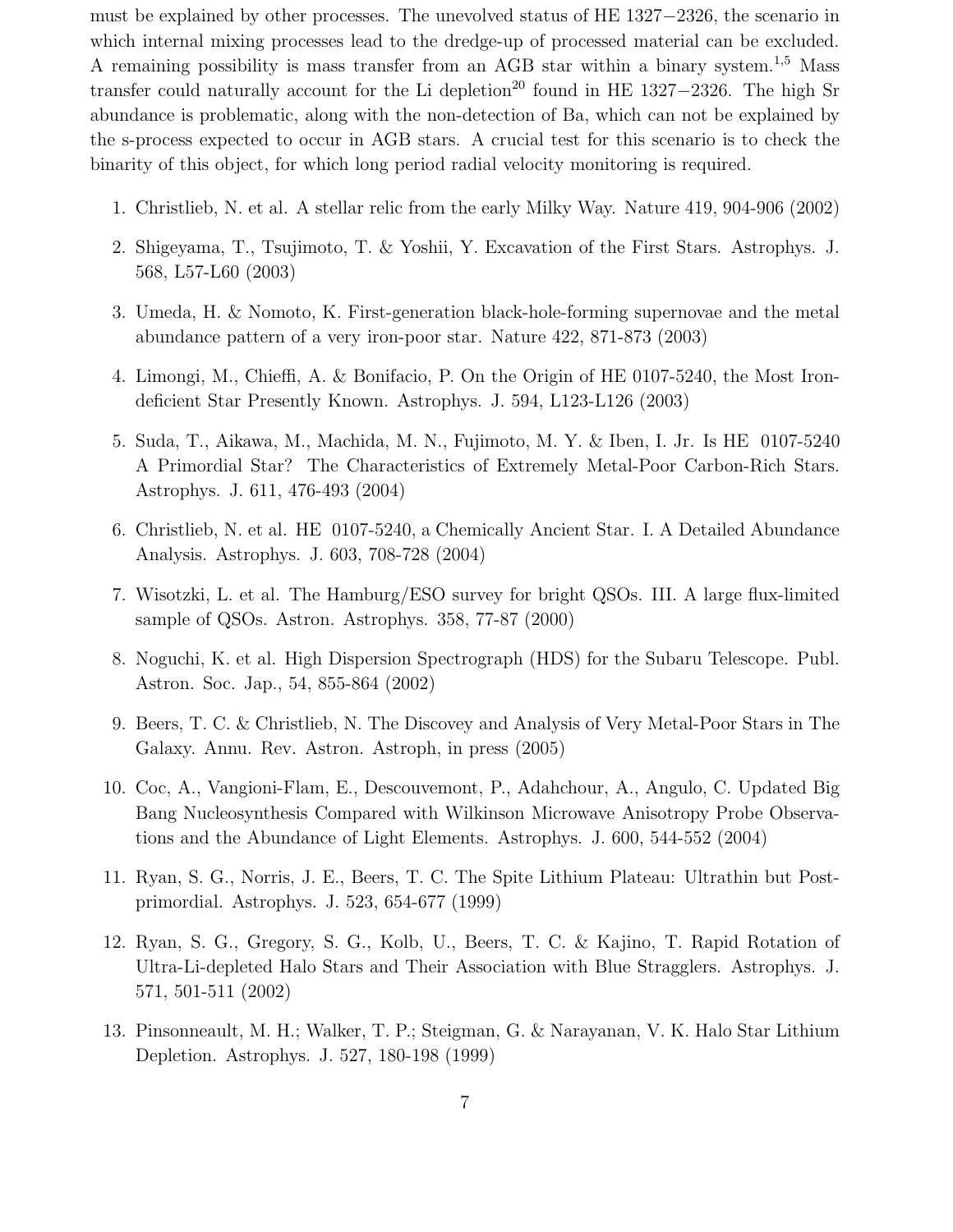- 14. Richard, O., Michaud, G. & Richer, J. Models of Metal-poor Stars with Gravitational Settling and Radiative Accelerations. III. Metallicity Dependence. Astrophys. J. 580, 1100-1117 (2002)
- 15. Aoki, W., Norris, J. E., Ryan, S. G., Beers, T. C. & Ando, H. Detection of Lead in the Carbon-rich, Very Metal-poor Star LP 625-44: A Strong Constraint on s-Process Nucleosynthesis at Low Metallicity. Astrophys. J. 536, L97-L100 (2000)
- 16. Travaglio, C., Gallino, R., Arnone, E., Cowan, J., Jordan, F. & Sneden, C. Galactic Evolution of Sr, Y, and Zr. A Multiplicity of Nucleosynthetic Processes. Astrophys. J. 601, 864-884 (2004)
- 17. Christlieb, N. et al. The Hamburg/ESO R-process Enhanced Star survey (HERES). I. Project description, and discovery of two stars with strong enhancements of neutroncapture elements. Astron. Astrophys. 428, 1027-1037 (2004)
- 18. Fryer, C. L., Woosley, S. E., Heger, A. Pair Instability Supernovae, Gravity Waves, and Gamma-Ray Transients. Astrophys. J. 550, 372-382 (2001)
- 19. Yoshii, Y. Metal Enrichment in the Atmospheres of Extremely Metal-Deficient Dwarf Stars by Accretion of Interstellar Matter. Astron. Astrophys. 97, 280-290 (1981)
- 20. Norris, J. E., Ryan, S. G., Beers, T. C. & Deliyannis, C. P. Extremely Metal-Poor Stars. III. The Li-depleted Main-Sequence Turnoff Dwarfs. Astrophys. J. 485, 370-379 (1997)
- 21. Beers, T. C. Rossi, S., Norris, J. E., Ryan, S. G. & Shefler, T. Estimation of Stellar Metal Abundance. II. A Recalibration of the Ca II K Technique, and the Autocorrelation Function Method. Astron. J. 117, 981-1009 (1999)
- 22. Asplund, M. New light on stellar abundances analyses: departures from LTE and homogeneity. Annu. Rev. Astron. Astroph, in press (2005)
- 23. Bessell, M. S., Christlieb, N. & Gustafsson, B. On the Oxygen Abundance of HE 0107- 5240. Astrophys. J. 612, L61-L63 (2004)
- 24. Alonso, A., Arribas, S. & Martinez-Roger, C. The empirical scale of temperatures of the low main sequence (F0V-K5V). Astron. Astrophys. 313, 873-890 (1996)
- 25. Yoshii, Y. The MAGNUM Project: AGN Variability as a New Technique for Distance Determination. New Trends in Theoretical and Observational Cosmology. K. Sato & T. Shiromizu (editors), Universal Academy, Tokyo, 235-244 (2002)
- 26. Cutri R. M. et al. 2MASS All-Sky Catalog of Point Sources (Californian Institute of Technology, Pasadena, 2003);<http://irsa.ipac.caltech.edu/applications/Gator>
- 27. Girard, T. M. et al. The Southern Proper Motion Program. III. A Near-Complete Catalog to V=17.5. 127, Astron. J. 127, 3060-3071 (2004)